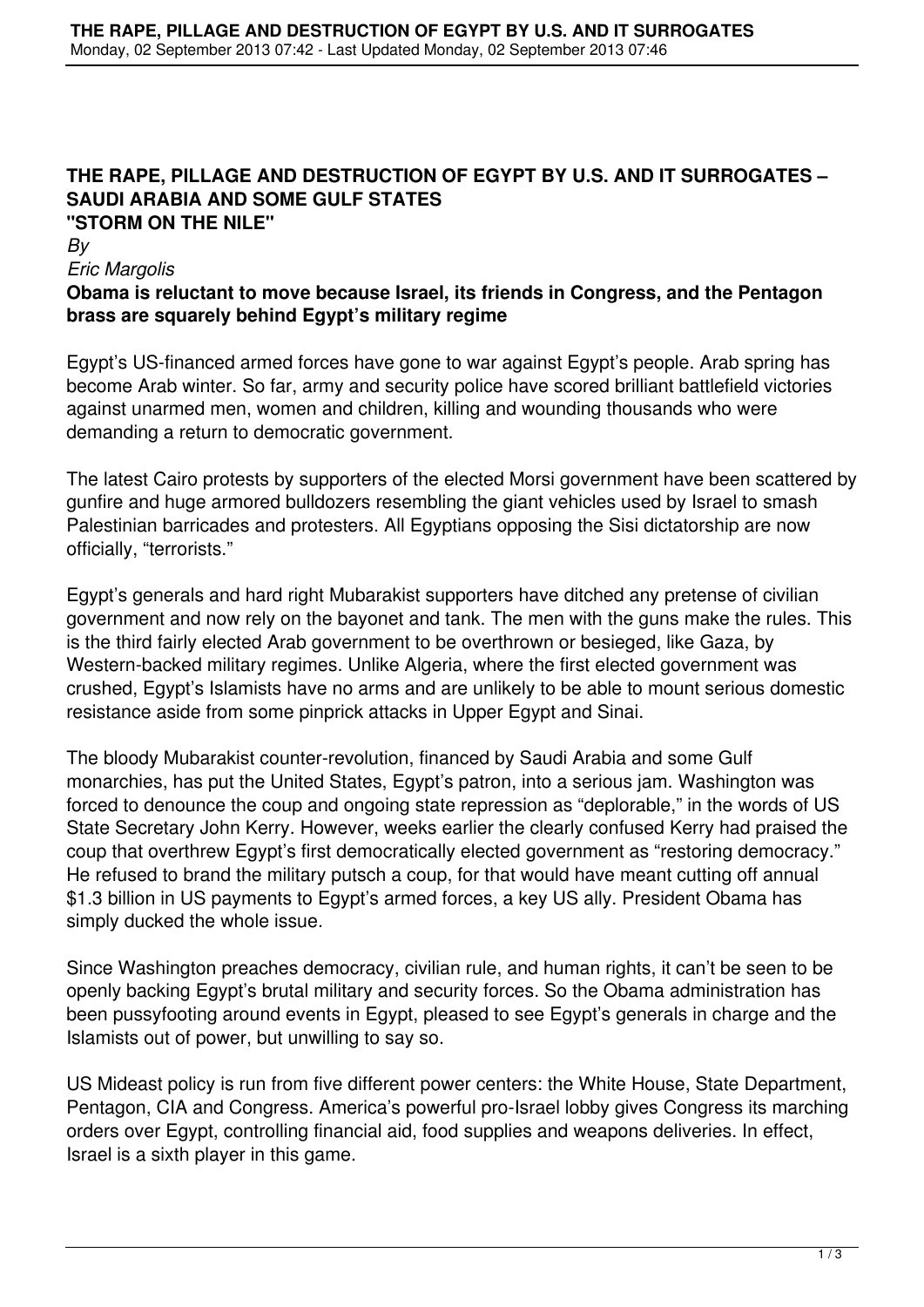Now, the White House has made a significant demarche: after delaying delivery of a few F-16 fighters, it just cancelled the annual US-Egyptian Brightstar military exercise, an affirmation of the Pentagon's domination of Egypt's military. This is a blow to the Pentagon and a boost for Kerry's State Dept.

Egypt's 440,000-man armed forces is joined at the hip with the Pentagon which controls its arms, funding, training, high tech equipment, promotion lists, spare parts and munitions supply, the latter two always kept in short supply. So Egypt's generals will soon have to sheathe their swords, withdraw tanks, and fabricate a figurehead civilian government that at least looks somewhat real, instead of the army-installed cigar-store Indians now supposedly running the government.

This will mollify Washington. After all, the US happily backed and financed the brutal Mubarak military regimes for three decades, turning a blind eye to its torture, executions and massive human rights violations. Western media obediently lauded the Mubarak dictatorship as a pillar of Mideast stability (US code talk for status quo). Expect a rapid return to Mubarakism once the bloodshed dies down, and likely his release from jail. The prisons will fill again, the torturers will work overtime and Egypt will return to full-blown military-police state led, most likely, by General al-Sisi, who looks every inch a modern dictator in his dark sunglasses and medals.

For once, leading Republican senator John McCain got it right: Washington should cut off all military aid to Egypt he urged, as US law mandates. America's image in the entire Muslim world is at risk. Remember when President Obama called for full democracy across the Mideast?

But Obama is reluctant to move because Israel, its friends in Congress, and the Pentagon brass are squarely behind Egypt's military regime, as they were behind Mubarak. Egypt, and its US guided armed force, are a pillar of the American Mideast Raj.

# **WHO IS THE ACTUAL DISPENSER?**

*"And, by Him (Allah) are the keys of the Ghaib (the Unseen/Unknown). No one knows it but He. He knows what is in the land and in the ocean. And, not a leaf drops (from a tree), but He is aware of it, nor is there a seed in the darkness of the earth (underground), nor anything moist or dry, but it is (recorded) in a Clear Book."*

# *(Aayat 59, Al-An'aam)*

 The massive political and social upheavals which are drouking the world are not accidental circumstances devoid of meaning and direction. Everything, regardless of the apparent mayhem and turmoil, is by the Command and direct intervention of Allah Azza Wa Jal. It is the Divine Hand behind the material scenes operating and chalking out the destiny of mankind and creation.

 For Muslims whose gaze is focused on the Qadr of Allah Azza Wa Jal, the Hikmat and Qudrat of Allah Ta'ala are clearly visible in what is happening in Egypt, Afghanistan, Palestine, Kashmir, Israel and everywhere else. There is no conundrum underlying any of these events which are transpiring in front of us. Whilst we are unable to fathom Allah's Wisdom and mysteries, He has commanded us to fathom ourselves and to relate our plight, humiliation and suffering to our own disobedience, sin, transgression and rebellion against His Law – the